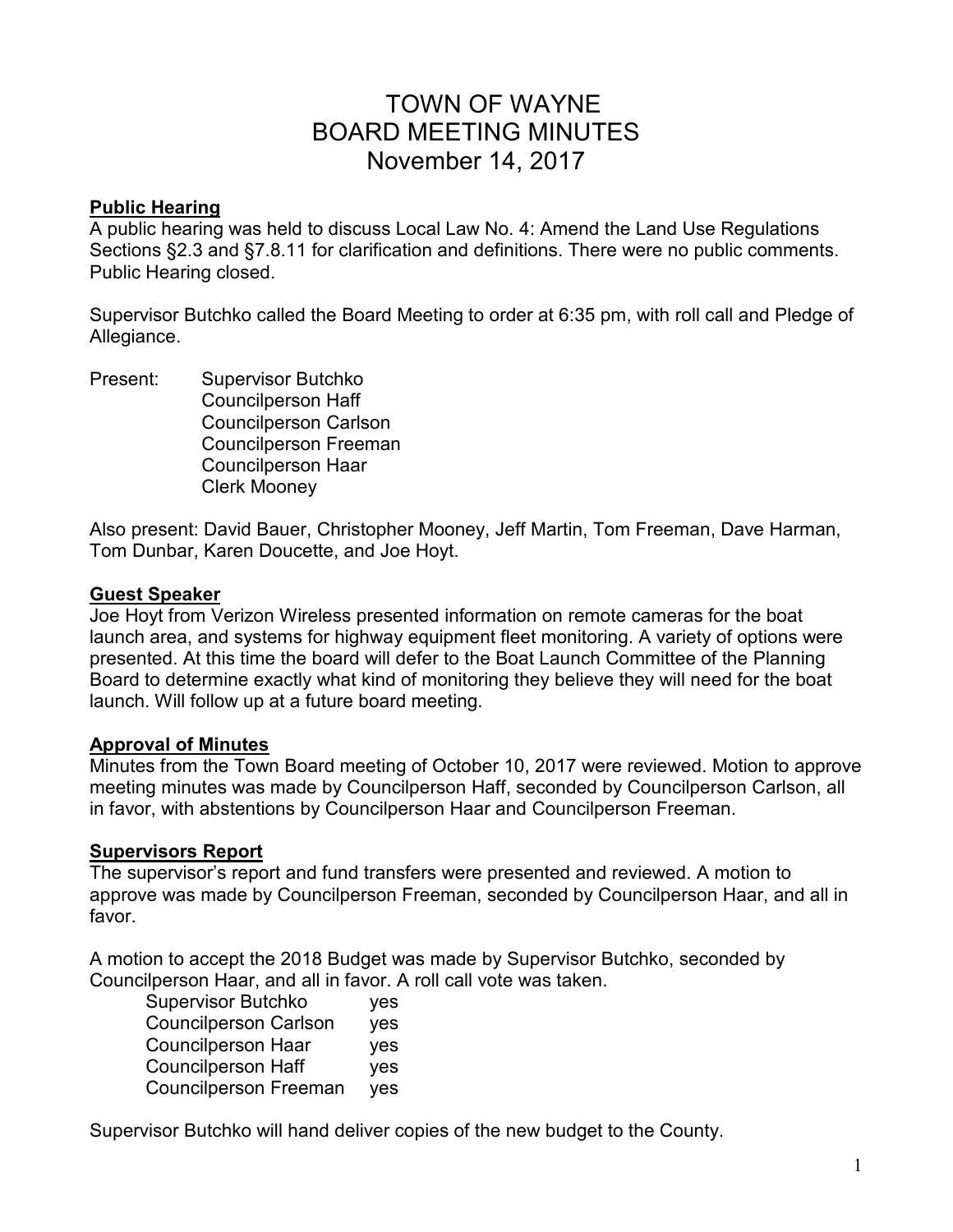# **Clerks Report**

The clerk's report was presented and reviewed. No discussion.

Vouchers of Abstract 11 of were submitted and discussed. Motion to approve vouchers was made by Councilperson Haar, seconded by Councilperson Freeman, and all in favor.

Abstract 11 Vouchers were broken down by:

| • General Account    | Vouchers $287 - 314$ | \$24,754.33 |
|----------------------|----------------------|-------------|
| • Highway Account    | Vouchers $125 - 138$ | \$49,568.99 |
| $\bullet$ TA Account | Vouchers $49 - 53$   | \$7,304.88  |
| $\bullet$ SL Account | Voucher 11           | \$230.59    |

## **Justice Report**

Justices reports were reviewed. No discussion.

A resolution was made to appoint Thomas Freeman as Wayne Town Justice to replace the resignation of Justice Prawel. The appointment will be as of December 1, 2017 and run through December 31, 2018. The motion to accept this resolution was made by Councilperson Haar, seconded by Councilperson Haff, and all in favor. A roll call vote was taken.

| yes        |
|------------|
| yes        |
| <b>ves</b> |
| yes        |
| yes        |
|            |

## **Assessor**

Supervisor Butchko presented an update on the 'orphan properties.' A SEQR has to be completed and presented to the county. A Part Two SEQR was completed with input by the board members.

## **Highway Superintendent Report**

The highway journal was presented and discussed.

Longtime employee Michael Cragg submitted his retirement papers. A new Machinery Equipment Operator (MEO) will need to be hired. An advertisement will be placed on the website, in The Leader, and posted on the bulletin board.

Superintendent Bauer noted that the Highway Department is still using the old truck. A new bed still needs to be placed on the new truck before the department can use it. The old truck will be sold at that time.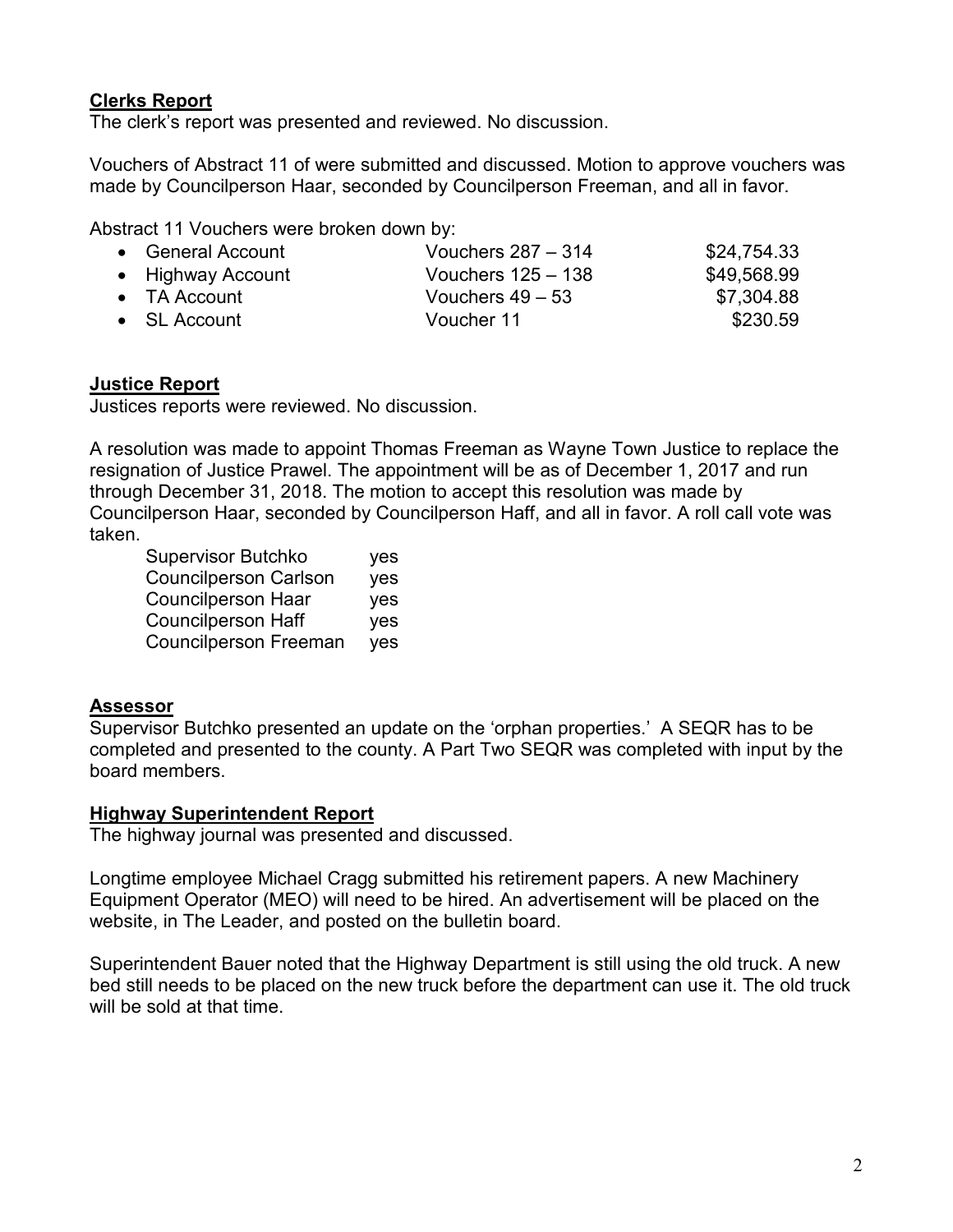# **Code & Zoning Officer**

Review of monthly reports were presented. No discussion.

Planning and Zoning Board Meetings minutes were presented. No discussion.

Christopher Mooney of the Planning Board updated the board on a new county law, Municipal Law 239 which states that the Steuben County Planning wants to review all applications from towns planning boards and zoning boards prior to any actions those boards may take. This is for all towns in Steuben County, not just the Town of Wayne. This additional review could cause at least another month delay to all applicants. Mr. Mooney and the rest of the planning board and the zoning board met last night, November 13, to discuss this law. They will continue to follow up with the SC Planning to discuss options. They will keep the board updated.

A motion to accept Local Law No. 4: Amend the Land Use Regulations Sections §2.3 and §7.8.11 for clarification and definitions was made by Councilperson Haar, seconded by Councilperson Carlson, and all in favor. A roll call vote was taken.

 Supervisor Butchko yes Councilperson Carlson yes Councilperson Haar yes Councilperson Haff yes Councilperson Freeman yes

Larson Engineering continues a thorough mapping of the Keuka Village area for the purpose of providing information to the parking committee of the Planning Board in that area.

# **Watershed**

The watershed report was reviewed and discussed. There have been 43 Real Property Transfers in 2017.

# **Dog Control Officer**

The dog control officers report was reviewed and no discussion.

The board is aware of an application to the Town of Barrington for a puppy mill. Karen Doucette, DVM, updated the board on the situation and the need to prevent puppy mills not only in the Town of Barrington, but everywhere. Due to the uproar and intense rejection by the community, the application to the Town of Barrington has been withdrawn. In 2012, the Wayne Town Board sent a letter to the USDA in support of further restrictions and regulations of puppy mills in NY. Dr. Doucette gave the clerk a packet of information which the clerk will distribute electronically to board members. The Supervisor said he will include the topic on next month's agenda

# **History Group**

Report was presented and no discussion.